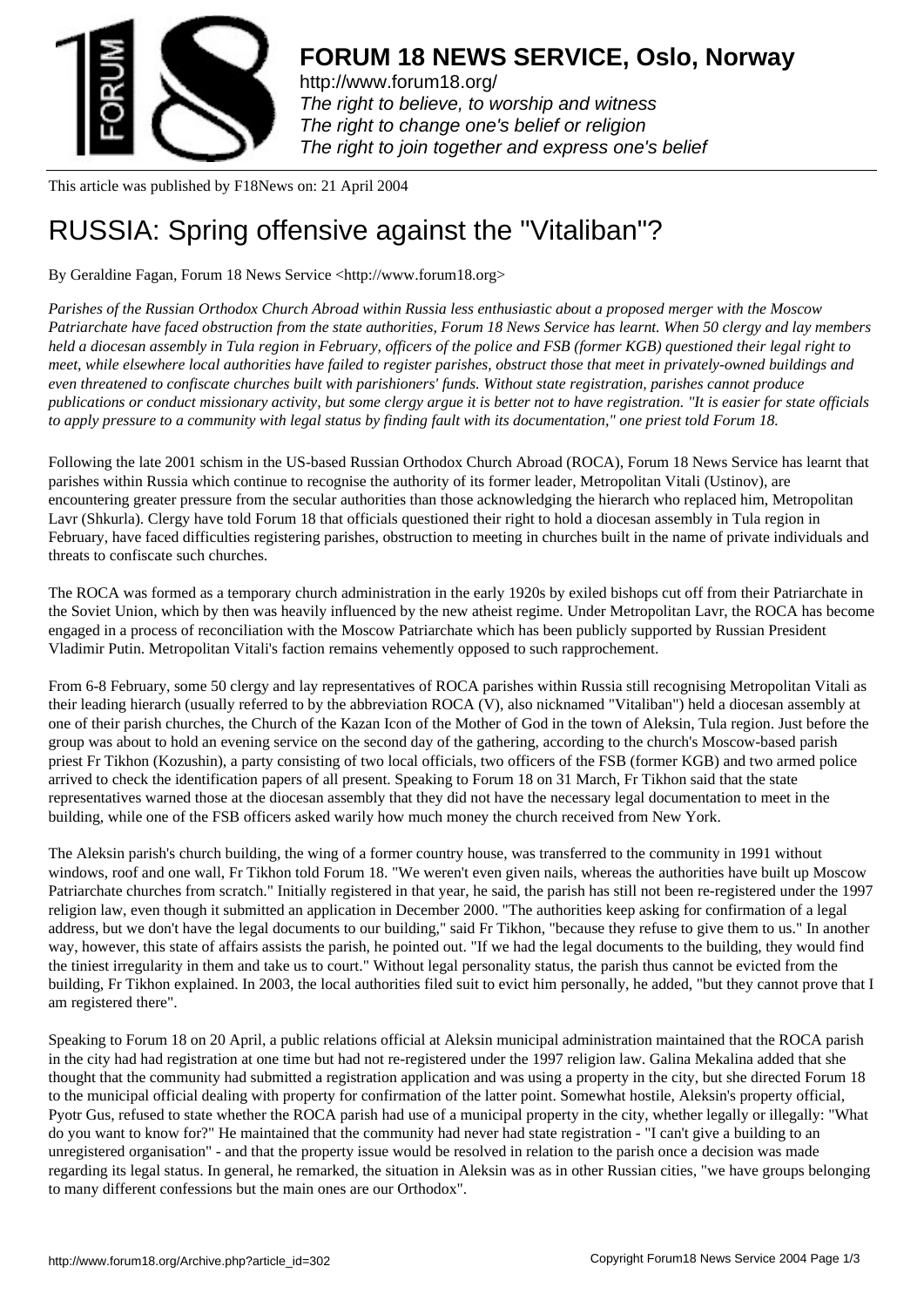buildings in the early 1990s, "that road is now completely closed". Back in 1991, he said, the Moscow municipal authorities swiftly transferred such a building to a Moscow Patriarchate parish once his community in the Russian capital formally requested it, and Moscow City Council then passed a resolution in the same year permitting Orthodox church property to be transferred only to the Moscow Patriarchate. The existence of this latter decision was confirmed to Forum 18 on 26 March by the press secretary of Moscow City's Committee for Relations with Religious Organisations, Konstantin Blazhenov (see F18News 29 March 2004 http://www.forum18.org/Archive.php?article\_id=290 ).

Consequently, Fr Tikhon told Forum 18, ROCA parishes have sought to build churches as the private property of one of their members. In the far north-eastern European Russian republic of Komi, the state authorities tried to confiscate the wooden church of a ROCA (now ROCA (V)) monastery and its parishioners, even though the building is the private property of one of the community (see F18News 24 July 2003 http://www.forum18.org/Archive.php?article\_id=111 ) Speaking to Forum 18 on 14 April 2004 from Krasnodar region, one of two ROCA (V) bishops in Russia said that he encountered similar obstruction. According to Bishop Viktor (Pivovarov) of Slavyansk and Southern Russia (temporarily also of Northern Russia), the municipal authorities in Slavyansk-on-Kuban rejected his parish's application to build a church, even though it has state registration. Consequently, he said, he began construction of a church as his own private property in 2002. "After that the city administration argued that I was not legally supposed to use it before it was finished," he told Forum 18. "But I said that I would mobilise hundreds of parishioners in defence of the building if they tried to close us down."

On 20 April a spokesman at the department for the affairs of religious organisations within the administration of Krasnodar region told Forum 18 that the official whose brief included the ROCA parish was currently away, and that Forum 18's question lay outside his own area of expertise.

Fr Tikhon (Kozushin) told Forum 18 that ROCA communities more usually meet in flats. When the 70-strong ROCA (V) parish in Kursk now gathers for worship at a private home, there is barely enough room, its priest, Fr Vyacheslav Lebedev, told Forum 18 on 13 April. The community has never chosen to register, believing lack of registration to have particular advantages, he explained: "It is easier for state officials to apply pressure to a community with legal status by finding fault with its documentation." On the other hand, Fr Vyacheslav acknowledged that an unregistered religious group is subject to certain restrictions under the 1997 religion law: "We can't publish or conduct organised missionary activity."

By contrast, Russian representatives of the ROCA under Metropolitan Lavr (Shkurla) (usually referred to as ROCA (L)) now maintain that they have good or improved relations with the state authorities. On 1 March the New York synod's official representative in Russia, Bishop Mikhail (Donskov) of Boston, told Forum 18 at his residence in Podolsk (just south of Moscow), that he had always had good relations with the Russian secular authorities. Declining to state the number of parishes in his care in European Russia (Forum 18 loosely estimates that the ROCA (V) has 50 and the ROCA (L) 25 communities nation-wide), Bishop Mikhail dismissed previously documented difficulties encountered by the ROCA in Russia, such as in registering some parishes and a European diocese or obtaining use of historical church property. A French citizen, "no administrator or religious affairs official has ever offended me" since he first visited post-Soviet Russia as ROCA representative in 1993, Bishop Mikhail told Forum 18. Any difficulties which may have occurred in the past were due to "mistakes" by both ROCA church members in Russia who did not understand legal procedures and state officials who were not issued proper instructions about how to act, he maintained.

Registered in 1999, the only ROCA (L) diocese in Russia is led by Bishop Yevtikhi (Kurochkin) of Ishim and Siberia. Speaking to Forum 18 on 14 April, Bishop Yevtikhi commented that he had noticed a positive change in his relations with the local regional authorities in Tyumen since the New York synod had embarked upon dialogue with the Moscow Patriarchate. "They have begun to be attentive and courteous towards us - this year they sent me Easter greetings for the first time ever, for example," he remarked.

For more background information see Forum 18's latest religious freedom survey at

http://www.forum18.org/Archive.php?article\_id=116

A printer-friendly map of Russia is available at

http://www.nationalgeographic.com/xpeditions/atlas/index.html?Parent=europe&Rootmap=russi

<sup>©</sup> Forum 18 News Service. All rights reserved. ISSN 1504-2855 You may reproduce or quote this article provided that credit is given to F18News http://www.forum18.org/

Past and current Forum 18 information can be found at http://www.forum18.org/

If you need to contact F18News, please email us at: